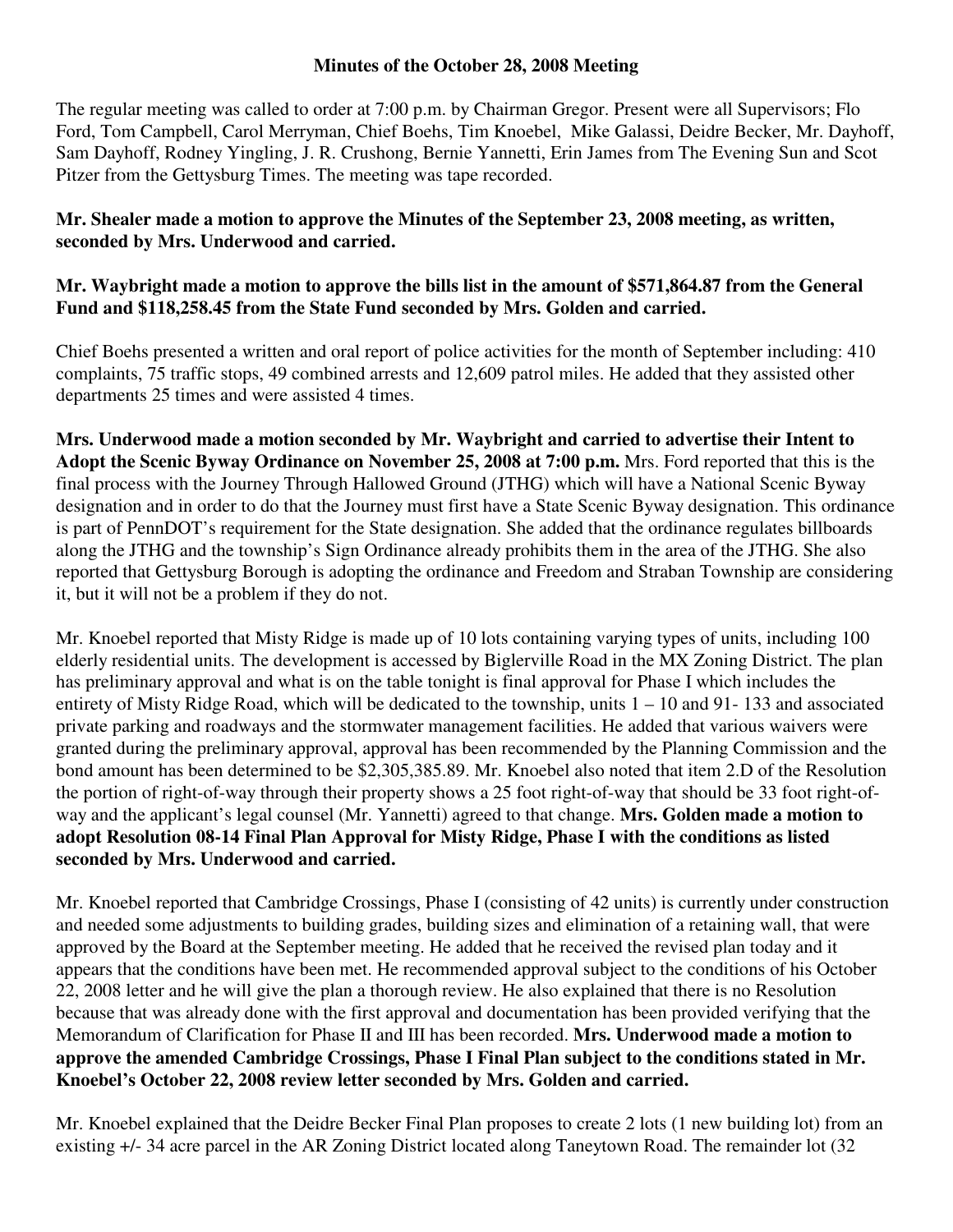acres) will contain the existing home, barn, garage and beauty shop and lot 2 (2 acres) is proposed for residential use. He added that no waivers are needed and the Planning Commission has recommended approval of the plan. He added that a minor revision is needed to the plan to show the extended paving that is required for the driveway and the surveyor has been made aware of that. Mrs. Ford reported that the second sentence under 2.d. needs to be removed. **Mr. Waybright made a motion to approve the Sewage Planning Module seconded by Mr. Shealer and carried. Mr. Shealer made a motion to adopt Resolution 08-15 Final Plan Approval for Deidre Becker subject to the conditions and with the revision to 2.d. removing the second sentence seconded by Mr. Waybright and carried.** 

Mr. Knoebel reported that sewage planning approval is needed for a lot owned by Rodney Yingling before there can be any construction on the lot. **Mr. Waybright made a motion to approve the Sewage Planning Module for Rodney Yingling seconded by Mrs. Underwood and carried.** 

Chairman Gregor reported that there are three bond reduction requests on the agenda for Cambridge Crossings, Cumberland Village and Jayjyoti Corporation and Mr. Knoebel has prepared recommendations for each request.

Mr. Knoebel reported that the request from Cambridge Crossings is requisition #6 and the request is for a reduction of \$78,096.82 and they have verified that the work is complete and recommend the reduction be granted leaving a balance of \$153,279.58. **Mr. Shealer made a motion seconded by Mrs. Underwood and carried to approve a reduction in the amount of \$78,096.82 leaving a minimum amount of surety of \$153,279.58 as recommended by Mr. Knoebel.** 

Mr. Knoebel reported that the next request is from Cumberland Village, Phase 1B and the amount of reduction requested is \$13,822.00 and is requisition #3. He reported that they have verified that the work has been completed and recommend approval subject to their October 28, 2008 report. **Mrs. Golden made a motion to approve the bond reduction in the amount of \$13,822.00 with a minimum surety amount to be retained of \$147,521.60 subject to receipt of Warranty Documentation for Fairplay Road in a form which is acceptable to the Township Solicitor seconded by Mr. Waybright and carried.** 

The last request comes from Jayjyoti Corporation for their Comfort Suites project and Mr. Knoebel reported that this is the second request and it is in the amount of \$88,910.00. He added that this is essentially the water and sewer work and they have now provided documentation that this work has been bonded with Gettysburg Municipal Authority and Cumberland Township Authority. He recommended that \$88,910.00 can be released leaving a remaining surety balance of \$116,688.00. **Mr. Waybright made a motion to approve the bond reduction of \$88,910.00 leaving a balance of \$116,688.00 seconded by Mrs. Underwood and carried.** 

Chairman Gregor reported that there are six requests for extension on the agenda for GMA Well No. 9, Cannon Ridge, Phase III, The Ridge 2-Lot Subdivision, Cumberland Village, Phase II, The Crossing II and The Crossing I, Phase I Final. He added that the GMA Well No. 9 request is for 120 days and the rest of the requests are for 90 days. Chairman Gregor also suggested that these developers be asked to request longer extensions due to the economic conditions being what they are. **Mrs. Underwood made a motion to grant all extensions, as stated, and to ask the developers to extend the timeframe of their next requests seconded by Mrs. Golden and carried.** 

**Four Certificates of Appropriateness for Misty Ridge, Phase I, Seventh Day Adventist Church Fellowship Hall, Darlene Stoner and William A. Shelton were approved by motion of Mr. Waybright, seconded by Mrs. Golden and carried.** All four applications have HARB approval.

Mr. Knoebel reported that the paving work on Boyd's School Road has been completed and C. E. Williams has made a request for full payment in the amount of \$118,258.45. He added that he has prepared a report dated October 22, 2008 that recommends that final payment can be made subject to receipt of a maintenance bond. He